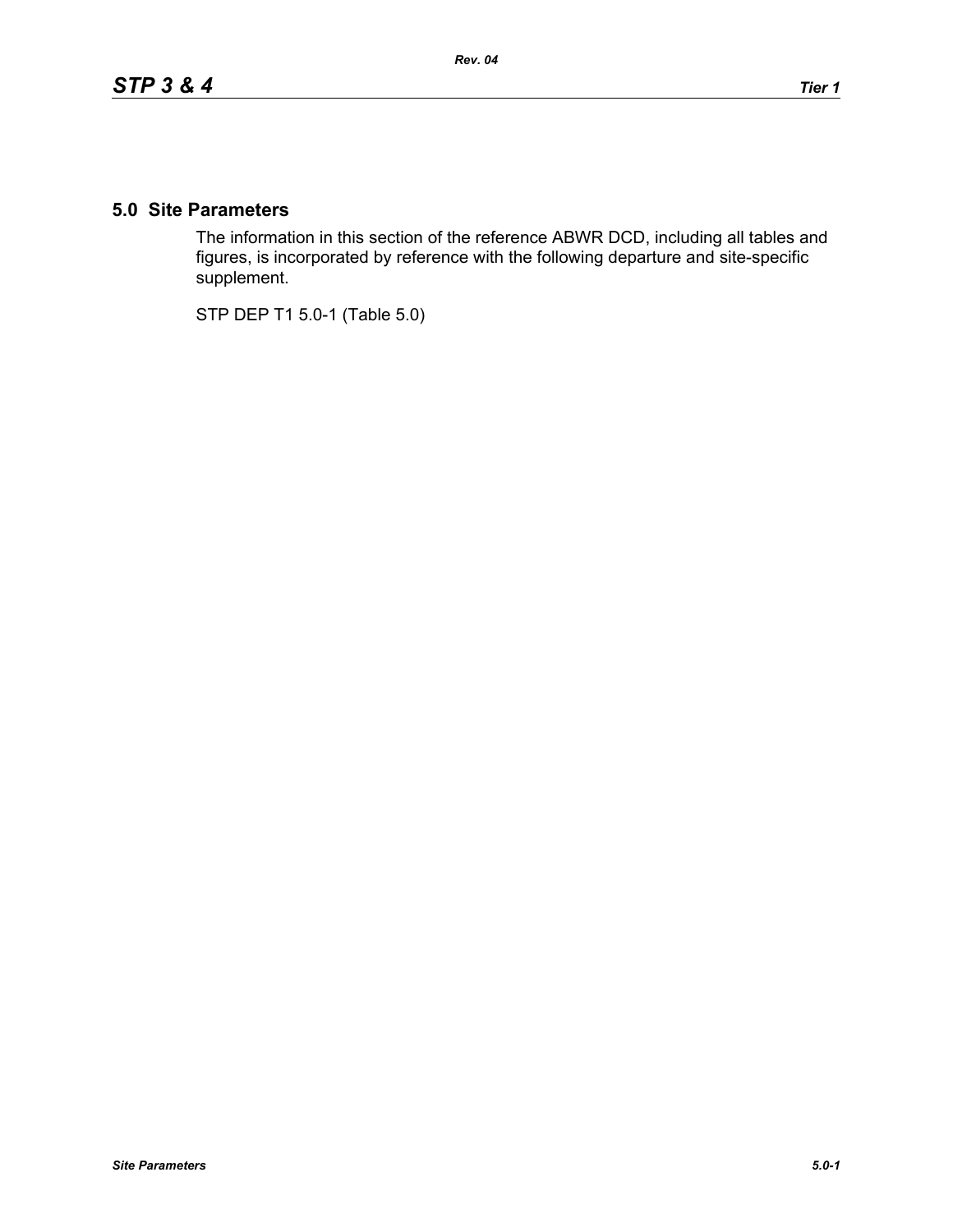$\mathbf{I}$ 

 $\mathbf{I}$ 

| <b>Maximum Ground Water Level:</b>                                                                                                                                         | <b>Extreme Wind: Basic Wind Speed:</b>                                                                                                                                                                                                                                     |
|----------------------------------------------------------------------------------------------------------------------------------------------------------------------------|----------------------------------------------------------------------------------------------------------------------------------------------------------------------------------------------------------------------------------------------------------------------------|
| 61.0 cm below grade                                                                                                                                                        | 177 km/h <sup>(1)</sup> /197 km/h <sup>(2)</sup>                                                                                                                                                                                                                           |
| <b>Maximum Flood (or Tsunami) Level:</b>                                                                                                                                   | <b>Tornado</b>                                                                                                                                                                                                                                                             |
| 30.5 cm below grade 1478.3 1219.2 cm<br>above MSL<br>Nominal plant grade of 1036.3 cm MSL<br>Flood Level = 442.0 182.9 cm above nominal<br>plant grade                     | . Maximum tornado wind speed:<br>483 km/h<br>· Maximum pressure drop:<br>13.827 kPaD<br>Spectrum $I(4)$<br>· Missile spectra:                                                                                                                                              |
| <b>Precipitation (for Roof Design):</b><br>• Maximum rainfall rate: $49.3$ 50.3 cm/h <sup>(3)</sup><br>• Maximum snow load: 2.394 kPa                                      |                                                                                                                                                                                                                                                                            |
| <b>Ambient Design Temperature:</b><br>1% Exceedance Values                                                                                                                 | <b>Soil Properties:</b><br>718.20 kPa <sup>(5)</sup><br>• Minimum static bearing capacity:                                                                                                                                                                                 |
| $37.8^{\circ}$ C <sup>(8)</sup> dry bulb<br>· Maximum:<br>$25^{\circ}$ G 26.3 $^{\circ}$ C <sup>(8)</sup> wet bulb (coincident)<br>26.7°C 27.3°C wet bulb (non-coincident) | 305 m/s <sup>(6)</sup><br>. Minimum shear wave velocity:<br>• Liquefaction potential:<br>None at plant site<br>resulting from site<br>specific SSE ground<br>motion                                                                                                        |
| • Minimum: $-23.3^{\circ} \overline{C^{(8)}}$<br>0% Exceedance Values (Historical Limit)                                                                                   |                                                                                                                                                                                                                                                                            |
| · Maximum:<br>46.1°C dry bulb Seismology:<br>26.7°C wet bulb (coincident)<br>$27.2^{\circ}$ C 29.1°C 31.3°C wet bulb (non-coincident) <sup>(9)</sup>                       | · SSE response spectra: See Figures 5.0a and<br>5.0 <sup>(7)</sup>                                                                                                                                                                                                         |
| • Minimum:<br>Exclusion Area Boundary (EAB): An area whose<br>boundary has a Chi/Q less than or equal to<br>1.37 x $10^{-3}$ s/m <sup>3</sup> .                            | -40°C Meteorological Dispersion (Chi/Q):<br>$1.37 \times 10^{-3}$ s/m <sup>3</sup><br>• Maximum 2-hour 95% EAB<br>4.11 x $10^{-4}$ s/m <sup>3</sup><br>• Maximum 2-hour 95% LPZ<br>• Maximum annual average<br>1.17 x 10 <sup>-6</sup> s/m <sup>3</sup><br>(8760 hour) LPZ |

## **Table 5.0 ABWR Site Parameters**